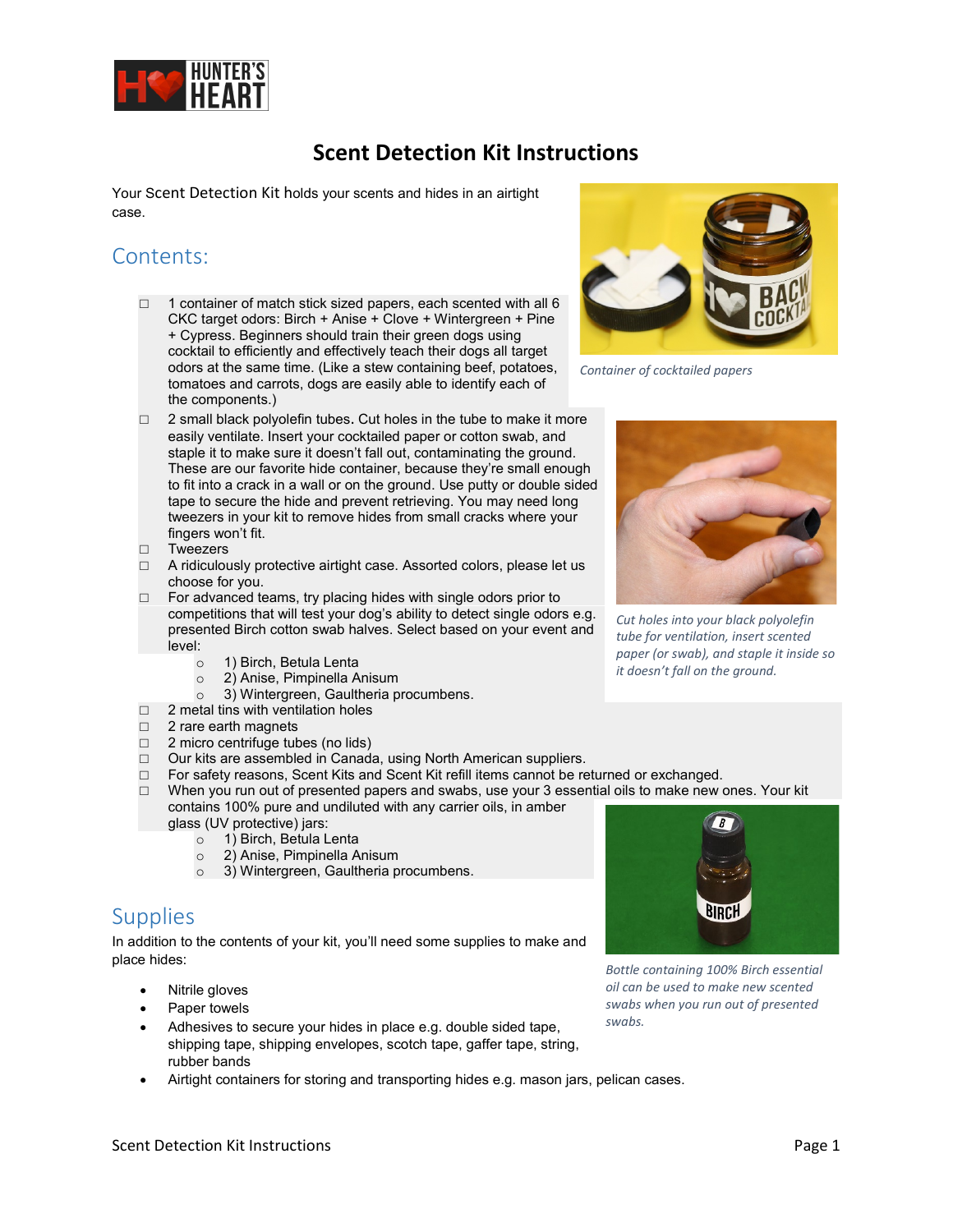

• Optional: Parchment paper, scissors for cutting swabs or tubes, staples, oil resistant garbage bags, markers for labelling, tweezers to remove hard to reach hides after training, boxes and containers for training lineups, large Rubbermaid containers for holding all of your hot scent supplies.

### Creating a Hide

Whenever you open your odor kit, wear disposable gloves and create your hides in a room your dog does not have access to. If you bring the kit or contents to a training venue, keep dogs away from the kit area and let them know that area is contaminated.



*Box containing Birch scented swab inside a shipping envelope, secured next to the hole. When the dog puts his nose in the hole, he's at source.* 

Don't just drop oil into the environment! It will persist for a very long time and no "cleaning" will erase it. Instead, put scented paper or swabs into hide containers. This prevents environmental contamination and is important for preventing ingestion.

To create a hide, open the container of presented paper strips with cocktail of 6 CKC Scents. You should be able to smell the odor as soon as you open the container.

Use tweezers to pick up one piece of paper (or cotton swab) and place it inside the hide (tin, white or black tube). The entire paper (or swab) should be hidden within the hide container, so when dog finds it, (s)he is not in direct contact with the oil and the oil is contained so it doesn't contaminate your training area.

Secure your scented paper inside the hide e.g. with tape. Tape the tin shut so it doesn't accidentally open and the scent doesn't fall to the floor. Tape the hide in a container (like right next to the hole on a box). The hide should not be readily visible, but it's even more important that the hide is secured so it won't move. Ideally, place it so your dog is unable to retrieve it. Beginner hides should be on the ground, or up to 1 foot high, to allow smaller dogs to be able to find it and put their nose at source.

Be careful and always label all containers and hides. You should always know where the odor is (aka "hot"), and where it isn't ("cold"). Any staplers, adhesives or scissors that come into contact with contents of your kit remain hot for a very long time.

When you're done, throw away your gloves, in a container your dog cannot access. Try using a mylar envelope like those available for free at Purolator shipping depots.

Don't forget to pick up all your hides once training is over. Clean them with cloth as much as possible to take off any dirt or contaminants. Store used hides in another airtight container e.g. mason jar, as you don't want to put contaminants back into your scent detection kit.

Once you place odor into a hide or container, which becomes "hot". From that point onwards, that "hot" container is always considered hot, and should never be used later as a "cold" container.

For more info, see:<https://nosework.huntersheart.com/2016/02/04/making-single-odor-hides/>

#### **Storage**

Store your kit out of direct sun and/or heat, in a place that your dogs do not have access to. You don't want your dog to be finding odors you don't know about, and not be rewarded. Store your kit away from any "cold" containers or distractions that you want dogs to search, to prevent contamination with odor.